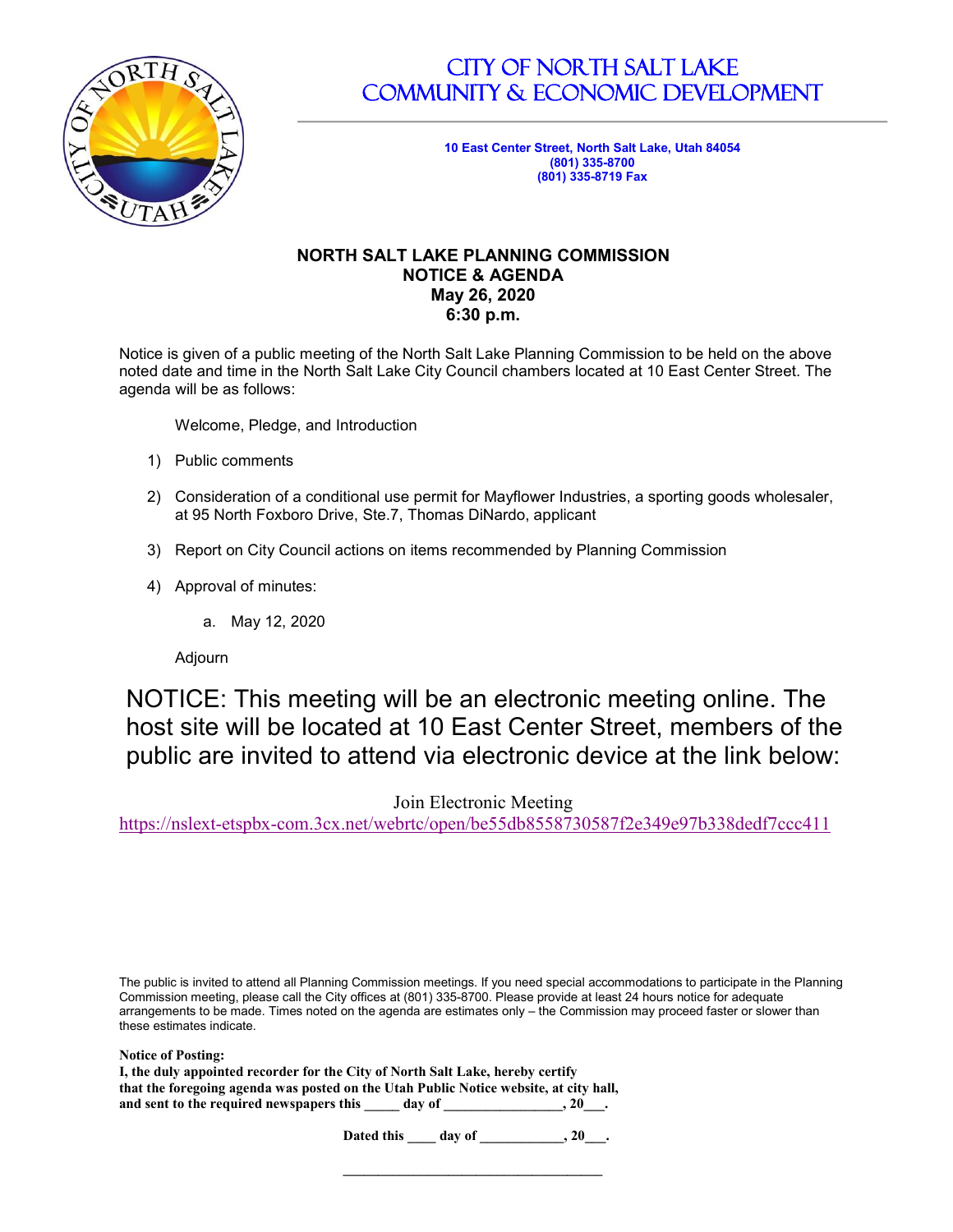

# CITY OF NORTH SALT LAKE COMMUNITY & ECONOMIC DEVELOPMENT

**10 East Center Street, North Salt Lake, Utah 84054 (801) 335-8700 (801) 335-8719 Fax**

## **MEMORANDUM**

| TO:             | <b>Planning Commission</b>                                                                             |  |  |
|-----------------|--------------------------------------------------------------------------------------------------------|--|--|
| FROM:           | Sherrie Llewelyn, Community Development Director                                                       |  |  |
| DATE:           | May 26, 2020                                                                                           |  |  |
| <b>SUBJECT:</b> | Consideration of a conditional use permit for Mayflower Industries at 95 North Foxboro<br><b>Drive</b> |  |  |

### **RECOMMENDATION**

The Development Review Committee (DRC) recommends approval of the conditional use permit for Mayflower Industries at 95 North Foxboro Drive with no conditions.

### **REVIEW**

Mayflower Industries is a moving from 561 North 700 West, as they have outgrown the current space. The new location at 95 North Foxboro Drive is zoned C-G and is a conditional use in the C-G zone, where the current location is MD and a permitted use. The business is a sporting goods wholesaler with minor product assembly related to the speed skating industry. The new location will allow the business to have a small retail showroom and add at least two employees to their current 5 employees. The existing building is an industrial building with office fronting the east side and warehouse on the west accessed by overhead roll up doors.

The business has five employees and one contractor and hopes to add at least two more employees. The business will occupy approximately 1/4 of the building with 4,200 sq. ft. for office and sales and 8,800 sq. ft. of warehouse and assembly area.

Business hours are 8 a.m. to 4 p.m. and will entail parking for 4-8 employee vehicles and one delivery van that will be parked within the building. Traffic generation will be no greater than average for the building type and use of the area. Ample parking has provided for this use and the other tenants.

The DRC has not identified any concerns or impacts that require mitigation and thus are recommending approval of the conditional use permit with no conditions.

#### **POSSIBLE MOTION**

I move that the Planning Commission approve the conditional use permit for Mayflower Industries at 95 North Foxboro Drive with no conditions.

#### Attachments

1) Aerial/Vicinity Map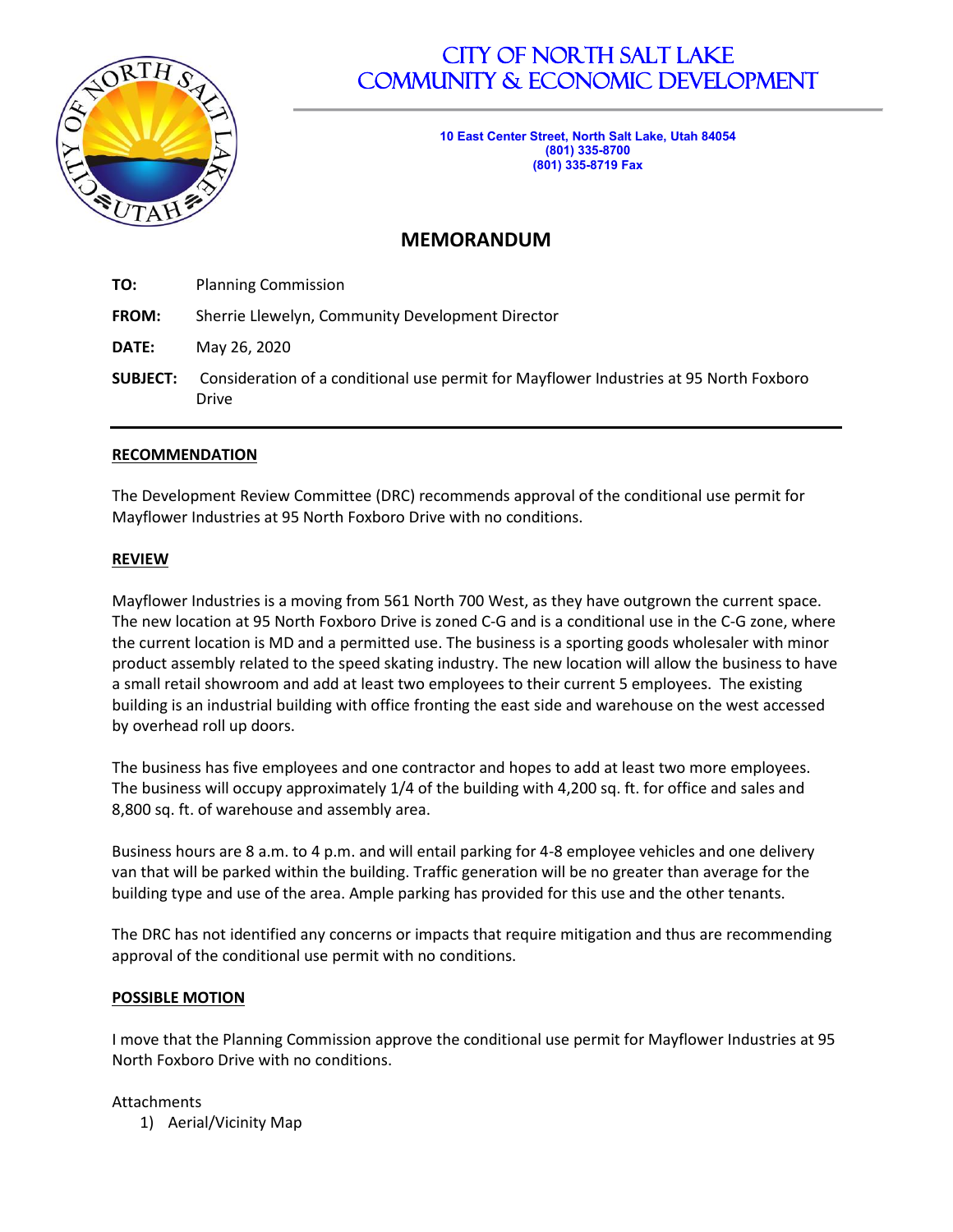

Mayflower Industries Conditional Use Permit 95 North Foxboro Drive Aerial/Zoning Map

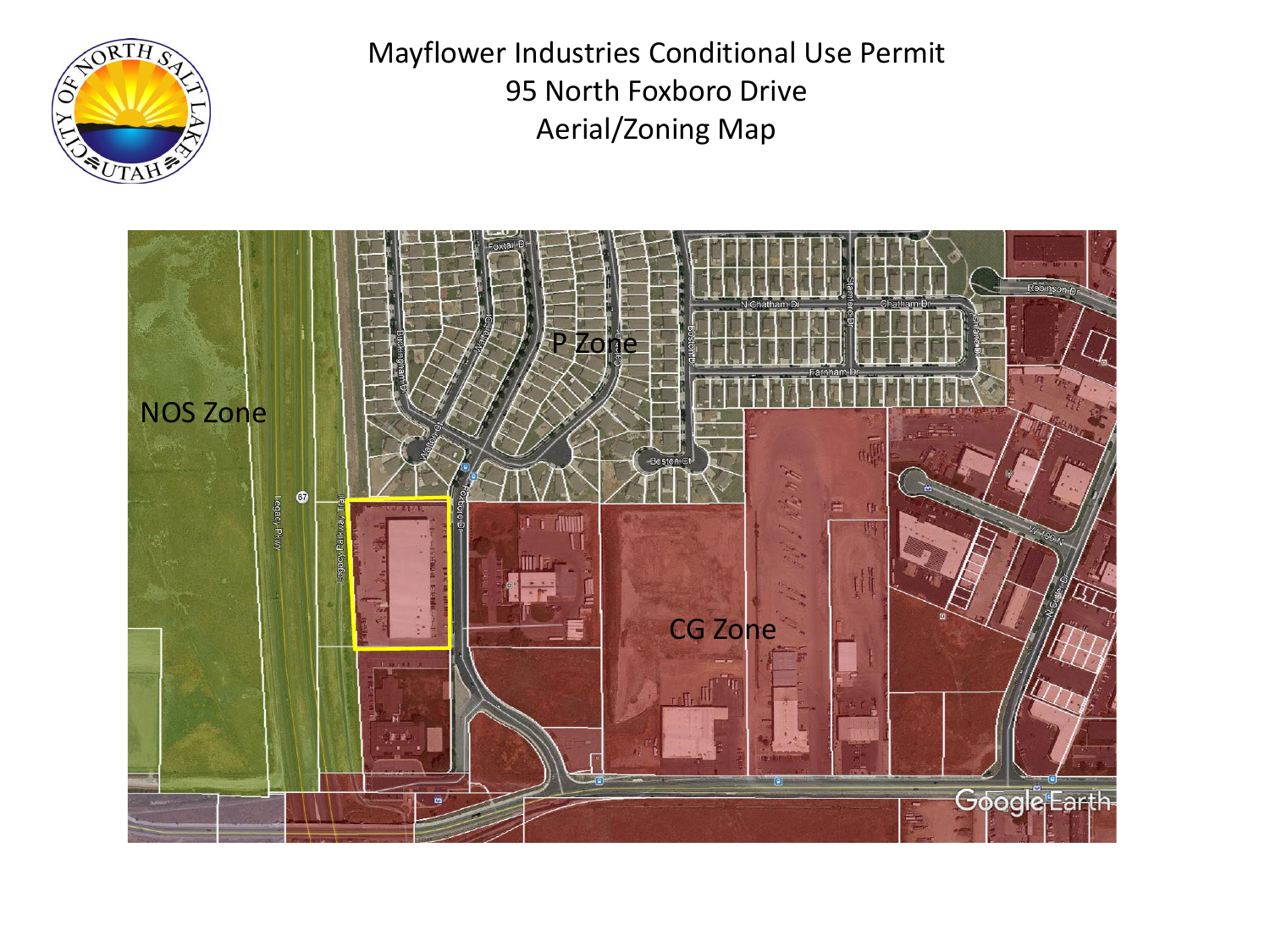| 1              | <b>CITY OF NORTH SALT LAKE</b>                                                              |                                                                                            |  |  |  |
|----------------|---------------------------------------------------------------------------------------------|--------------------------------------------------------------------------------------------|--|--|--|
| $\overline{2}$ | PLANNING COMMISSION MEETING                                                                 |                                                                                            |  |  |  |
| 3              | MAY 12, 2020                                                                                |                                                                                            |  |  |  |
| 4              |                                                                                             |                                                                                            |  |  |  |
| 5              | <b>DRAFT</b>                                                                                |                                                                                            |  |  |  |
| 6              |                                                                                             |                                                                                            |  |  |  |
| $\overline{7}$ | This meeting was held electronically via Zoom. The host site was located at 10 East Center  |                                                                                            |  |  |  |
| 8              | Street in North Salt Lake.                                                                  |                                                                                            |  |  |  |
| 9              |                                                                                             |                                                                                            |  |  |  |
| 10             | Commission Chair Ted Knowlton called the meeting to order at 6:33 p.m. and Kent Kirkham led |                                                                                            |  |  |  |
| 11             |                                                                                             | those present in the Pledge of Allegiance.                                                 |  |  |  |
| 12             |                                                                                             |                                                                                            |  |  |  |
| 13             | PRESENT:                                                                                    | <b>Commission Chair Ted Knowlton</b>                                                       |  |  |  |
| 14             |                                                                                             | Commissioner Stephen Garn                                                                  |  |  |  |
| 15             |                                                                                             | <b>Commissioner Kent Kirkham</b>                                                           |  |  |  |
| 16             |                                                                                             | Commissioner William Ward                                                                  |  |  |  |
| 17             |                                                                                             | <b>Commissioner Brandon Tucker</b>                                                         |  |  |  |
| 18             |                                                                                             | Commissioner BreAnna Larson                                                                |  |  |  |
| 19             |                                                                                             | Commissioner Alisa Van Langeveld                                                           |  |  |  |
| 20             |                                                                                             |                                                                                            |  |  |  |
| 21             | STAFF PRESENT: Sherrie Llewelyn, Community Development Director; Andrea Bradford,           |                                                                                            |  |  |  |
| 22             | Minutes Secretary.                                                                          |                                                                                            |  |  |  |
| 23             |                                                                                             |                                                                                            |  |  |  |
| 24             | OTHERS PRESENT: Dee Lalliss, resident; Will Hopkins, Jonathon Gardner, GB NSL               |                                                                                            |  |  |  |
| 25             | Industrial.                                                                                 |                                                                                            |  |  |  |
| 26             |                                                                                             |                                                                                            |  |  |  |
| 27             |                                                                                             | 1. PUBLIC COMMENTS                                                                         |  |  |  |
| 28             |                                                                                             |                                                                                            |  |  |  |
| 29             |                                                                                             | There were no public comments.                                                             |  |  |  |
| 30             |                                                                                             |                                                                                            |  |  |  |
| 31             |                                                                                             | As the applicant for GB NSL Industrial was not yet present Chair Knowlton reordered the    |  |  |  |
| 32             | agenda.                                                                                     |                                                                                            |  |  |  |
| 33             |                                                                                             |                                                                                            |  |  |  |
| 34             |                                                                                             | 2. REPORT ON CITY COUNCIL ACTIONS ON ITEMS RECOMMENDED BY                                  |  |  |  |
| 35             |                                                                                             | PLANNING COMMISSION                                                                        |  |  |  |
| 36             |                                                                                             |                                                                                            |  |  |  |
| 37             |                                                                                             | Sherrie Llewelyn reported that the City Council approved the plat amendment for The Ridge  |  |  |  |
| 38             | Phase 2 as well as a plat amendment for the Sahara Redwood Condominiums. She said the City  |                                                                                            |  |  |  |
| 39             |                                                                                             | Engineer was working on the bond estimate for the trench needed for The Ridge development. |  |  |  |
| 40             |                                                                                             |                                                                                            |  |  |  |
| 41             |                                                                                             | 3. APPROVAL OF MINUTES                                                                     |  |  |  |
| 42             |                                                                                             |                                                                                            |  |  |  |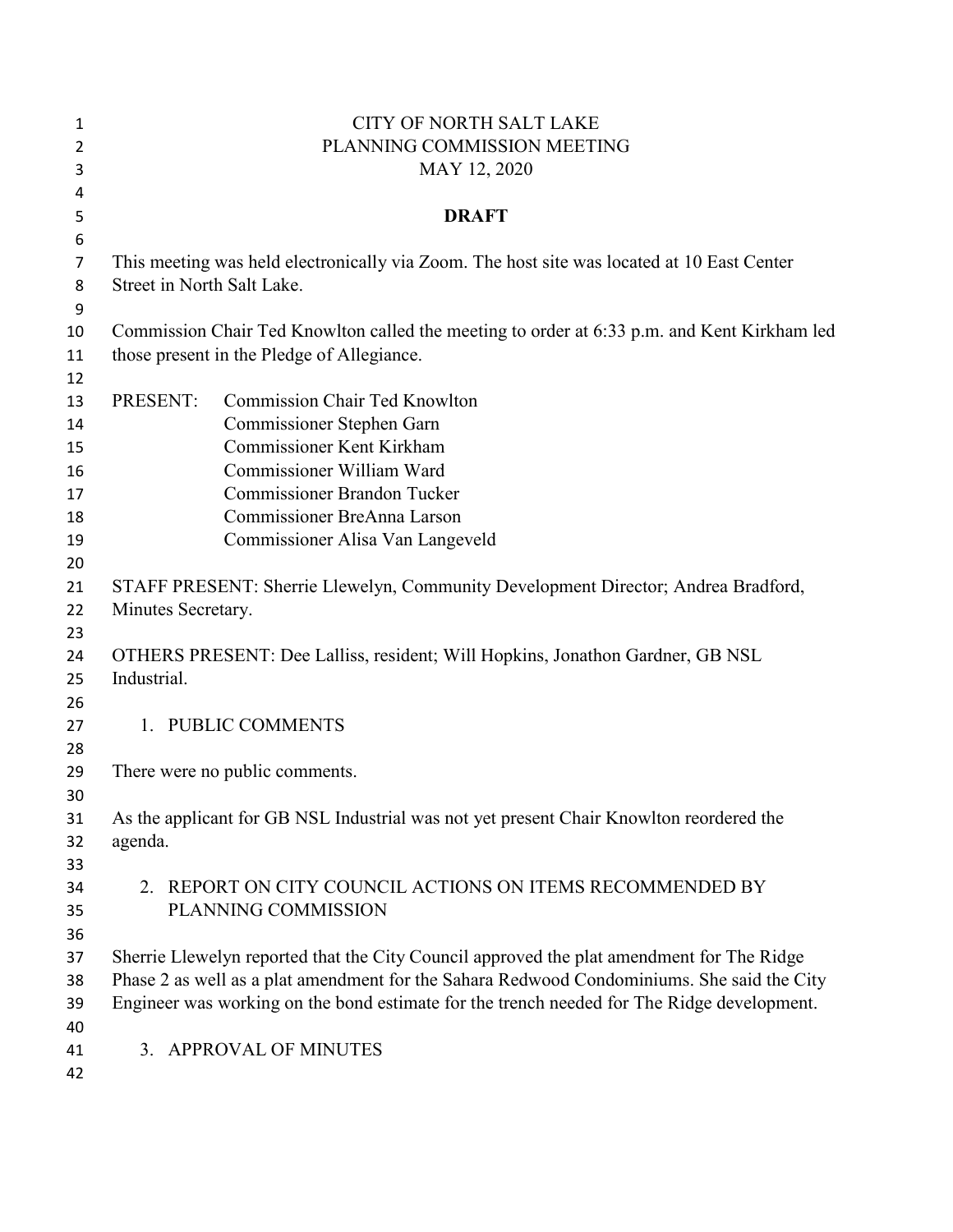- The Planning Commission meeting minutes of April 28, 2020 were reviewed and approved.
- **Commissioner Larson moved that the Planning Commission approve the minutes from**
- **April 28, 2020 meeting. Commissioner Garn seconded the motion. The motion was**
- **approved by Commissioners Knowlton, Garn, Kirkham, Ward, Tucker, Larson and Van Langeveld.**
- 
- 
- 
- 4. CONSIDERATION OF A SITE PLAN APPROVAL FOR AN ONLINE RETAILER/DISTRIBUTION FACILITY AT 989 WEST CENTER STREET, GB NSL INDUSTRIAL, LLC JONATHON GARDNER, APPLICANT
- 
- Will Hopkins commented that he works for Okland Construction and will provide what
- information he could, until the developer Jonathon Gardner joins the meeting.
- 
- Sherrie Llewelyn reported that the Planning Commission approved the conditional use permit for
- this distribution facility on March 24, 2020. She said the applicant was now requesting site plan
- approval. Mrs. Llewelyn showed a map with the location of the property and explained it is
- 59 zoned General Commercial (CG). The use "Electronic Shopping & Mail Order House" is listed
- as a conditional use it the CG Zone. Gardner Batt will own this property and building and will
- lease the facility to the online sales and distribution company. The proposed facility will
- specialize in "last mile" delivery of customer orders from delivery stations.
- 
- Sherrie Llewelyn said the packages will be shipped to the facility from fulfillment centers for customer delivery. She showed the site plan to those present and the access from Redwood Road. Mrs. Llewelyn explained that the haul trucks will enter the property solely from the access from Redwood Road that will be constructed across the newly acquired Kelly property. The packages will then be unloaded, sorted in the building based on zip codes, and then loaded into delivery vans that are operated by delivery service partners or personal vehicles. She showed where the
- delivery vehicles will park, queue, and be loaded with packages.
- 
- This facility will operate 24/7 with most of the sorting done in the early morning when the line haul trucks arrive with customer packages. Line haul trucks will deliver packages to the facility
- each day, primarily between the hours of 10 p.m. to 8 a.m. Associates will then sort the packages
- by routes, place the packages onto movable racks and load the packages into the delivery vans
- primarily between 12:30 AM and 11:00 AM.
- 
- The first "wave" of drivers will arrive at a delivery station at approximately 10 a.m. to pick up
- their delivery vans. The drivers will then load their delivery vans and depart to deliver packages
- directly to customers. Each delivery wave will take about 20 minutes to load and depart. As a
- wave of drivers prepare to depart, a new wave of drivers then queue and prepare to load their
- 82 delivery vans. The last wave of drivers will depart the delivery station around 12:30 p.m.
- Delivery vans will depart the delivery station between 10 a.m. and 12:30 p.m. and return
- between 7:30 p.m. and 9:30 p.m.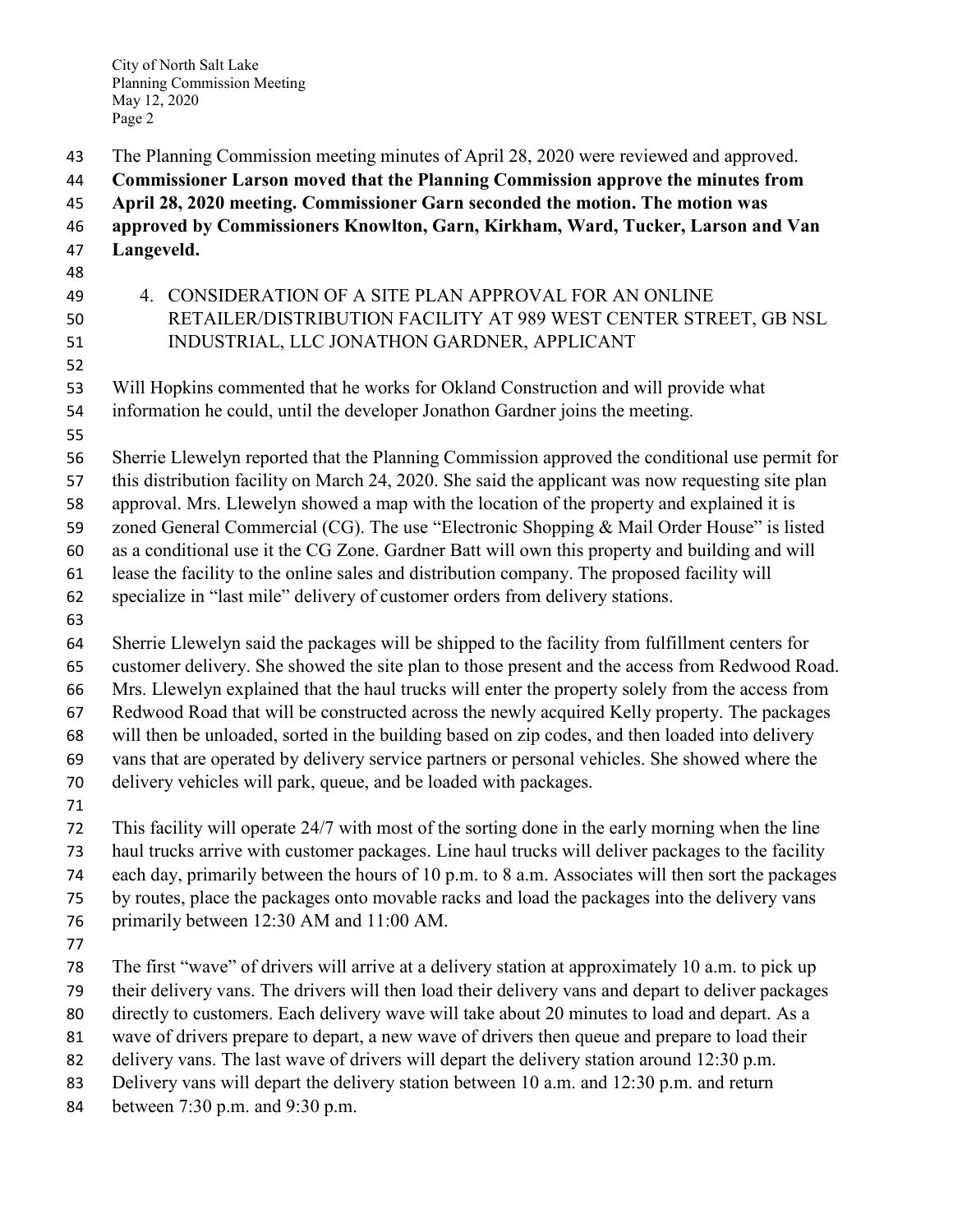Sherrie Llewelyn reported that the proposed facility will be approximately 201,000 square feet

with approximately 2,577 square feet of dedicated office space, 8,942 square feet of assembly

area, and 189,583 square feet of warehouse space. The building will have primary access from

- Center Street for employee parking and for delivery van deployment. All large truck deliveries will be made per the secondary access from Redwood Road that will be shared with the Kimball
- Retail Development. The second access will be located at the midpoint between the traffic
- signals at Center Street and the I-215 interchange. She explained that this was an ideal
- intersection for a traffic signal in the future if the traffic volumes warranted a light there. The
- Kimball investment group and the City have acquired the Kelly property for private access. A
- copy of the recorded ingress/egress agreement with the Kimballs will be required for this project.
- 

On-site parking has been provided for both the employees and the delivery van area. The parking

provided exceeds the minimum requirements for the office space and warehouse uses. Pedestrian

access has been provided within the parking areas that are greater than 75,000 square feet as

required by the code. There will also be a pedestrian walkway that will extend all the way to

Center Street. The developer will work with UTA on obtaining a bus stop in that location. The

 north parking lot will have 352 stalls and the east/west parking lots will have 1,134 stalls for a total of 1,486 stalls. The minimum required ADA parking stalls is 8 and the proposal has 10

stalls in the north parking area. There will be 15 stalls for semi-truck loading at the south loading

dock, 160 loading stalls for van and delivery vehicles adjacent to both the east and west side of

the building. The minimum requirement under the code is 210 parking stalls, thus the applicant

- has well exceeded this with the proposal for 1,486 stalls.
- 

 Sherrie Llewelyn then presented the landscape plan, which included 40,500 square feet of turf area and 410,150 square feet of planter areas with native grasses, planted shrubs, rock mulch and

248 trees. This equates to 10.35 acres or approximately 18% of the site. An additional 3.3 acres

will remain in native vegetation. Tree buffers and landscaped berms are to be planted along the

western property lines to buffer the van parking areas from view of the Legacy Trail. Parking lot

 trees are included internal to the parking areas as well, with the exception of the van parking areas where the required islands for every 20 spaces has been waived in favor of additional

perimeter trees. Additional trees and manicured landscaping along Center Street exceed the

minimum required. The total trees to be planted on the site will be 248. The developer has also

agreed to dedicate an additional 12' of right of way along Center Street to the City for any future

widening necessary by other development in the area. One small section of Center Street will be

- widened at this time to accommodate a center turn lane into the western most entrance. This will
- also require a small section of the trail to be relocated a few feet south of the new curb. The city

 engineer has received a traffic study, which demonstrates that no additional improvements to Center Street or Redwood Road are required by this project. The engineer is currently working

with the traffic engineer on some minor clarifications to the report. An addendum has also been

- submitted which demonstrates the possible impact of additional retail development along
- Redwood Road on the remaining portion of the Kimball properties when developed.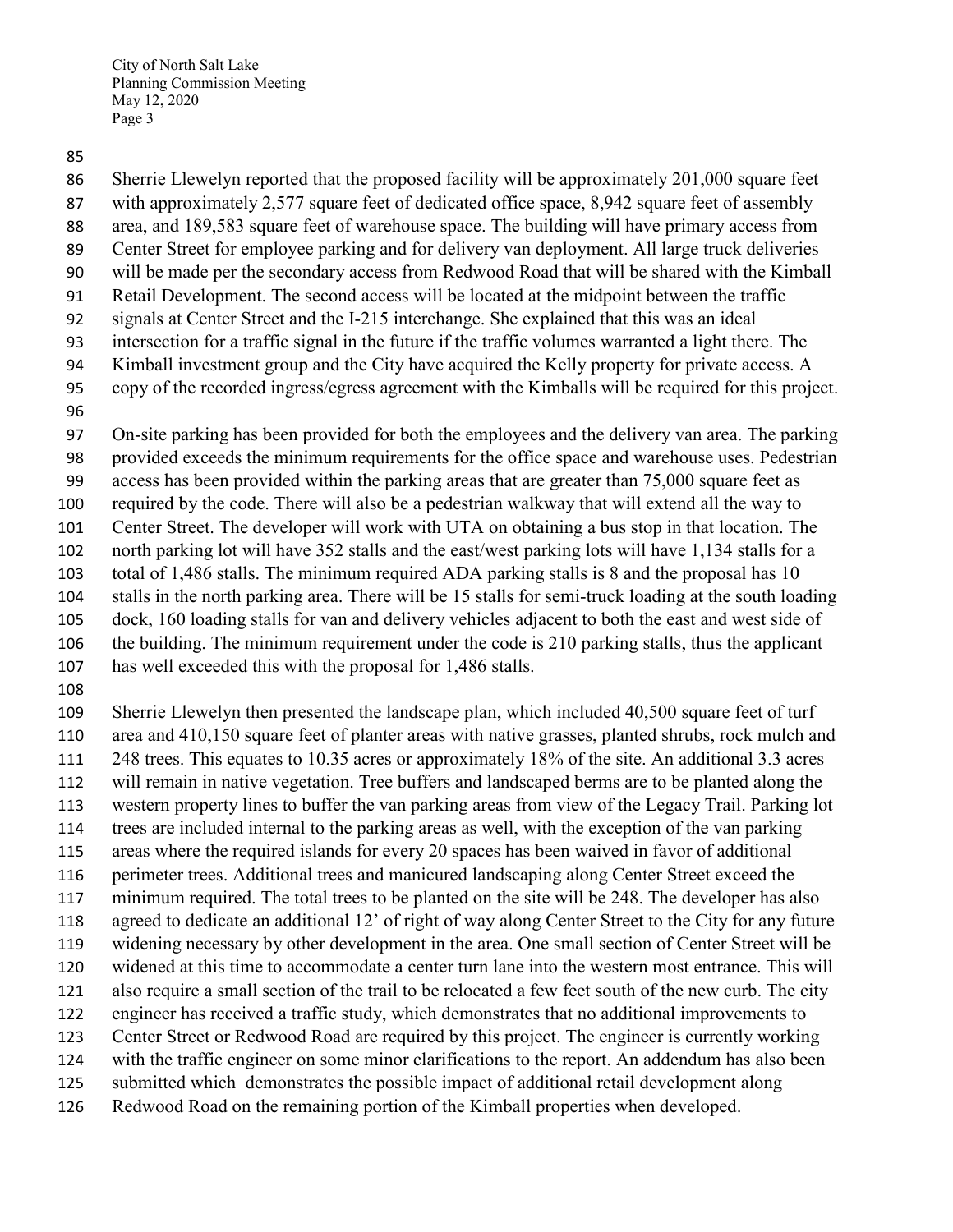- Sherrie Llewelyn showed the proposed exterior elevations and said the architecture met all of the
- standards of the design criteria related to horizontal and vertical articulation with recesses,
- parapets and covered entryways. The materials will be tilt up concrete that will be painted and
- finished to meet the requirements. The building will be 46 feet in height, which is under the
- maximum height limit of 60 feet. The west and east sides of the building will have lean-to
- structures to provide coverage from the weather for the purpose of loading the delivery vans.
- 
- The applicant has submitted corrected drawings in response to staff redlines. The planning
- redlines have been satisfied and the city engineer will verify that his redlines have been satisfied.
- The Development Review Committee (DRC) recommends approval with the conditions that a
- street light be required at the new intersection with Redwood Road, recordation of an
- ingress/egress agreement for this property across the Kimball property, which was the Kelly
- property, to Redwood Road and the verification of completion of engineering redlines.
- 
- Sherrie Llewelyn explained that Kimball group had purchased the Kelly property and will be
- cleaning and redeveloping the property for retail use.
- 
- Commissioner Kirkham commented that it is nice for the developer to donate 12 feet for
- additional right of way and wanted to know if there is sufficient area for a bus stop at that
- location. Sherrie Llewelyn replied that there is a shoulder there, which will accommodate a bus
- stop in that location. She said from her understanding the only route in that area ran east to west
- as a one-way route. Mrs. Llewelyn said riders will have to cross Center Street to access the bus,
- which is why she has reached out to UTA in the event they wanted to revise the route in the area.
- 
- Commissioner Van Langeveld asked about the 12 foot right of way dedication and if the existing
- trees and landscaping will be removed if the road was widened in the future. Sherrie Llewelyn
- replied that those closest to the curb will be removed and replaced.
- 
- Commissioner Van Langeveld asked about the proposed businesses on Redwood Road. Sherrie
- Llewelyn showed a map of the Kelly/ properties and said the existing buildings will have to be
- removed for redevelopment.
- 
- Jonathon Gardner, Gardner Batt, praised City staff for being the best with processes and
- procedures during this project. He said they anticipated breaking ground shortly with a completion date in approximately one year.
- 
- Commissioner Kirkham asked if there will be operations prior to completion of the facility.
- Jonathon Gardner replied that they will get to a point of general completion and then the
- contractor will vacate the premises to allow the tenant 5 to 6 weeks for installation of interior
- equipment and finishes prior to operations commencing.
-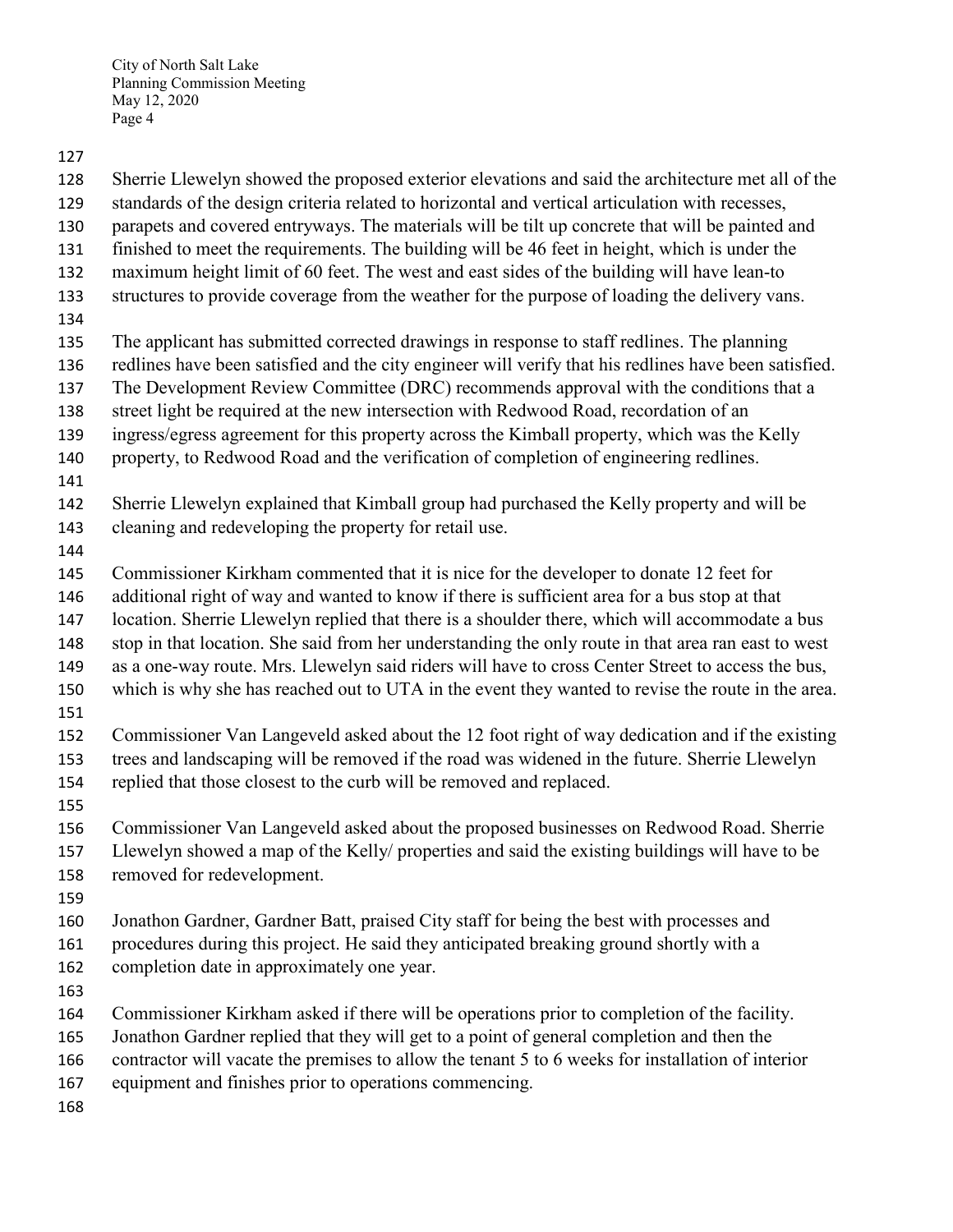- Sherrie Llewelyn commented that the 5 to 6 weeks will include installation of racking and
- equipment. Jonathon Gardner said it will also include the installation of technology and staging to begin operations.
- 
- Commissioner Van Langeveld commented that as this facility will be in operation 24 hours a day
- and asked if the noise from the semi-trucks, particularly when backing up, will be disruptive to
- the nearby residential. Jonathon Gardner responded that they did perform a noise report and
- found that they were far enough from residential that it should make zero impact. He said they
- could perform further research on the noise from the semi-trucks.
- 
- Sherrie Llewelyn said that she had reviewed the proximity of the loading docks to the nearest
- residents and said they were 2,500 feet away. She said she was unsure of how far the noise will
- carry but that the loading docks were on the other side of the 201,000 square foot building from
- the residential which will most likely buffer any sound.
- 
- Commissioner Van Langeveld asked if the backup noise could be disabled on the trucks as she
- felt that the sound may travel. Sherrie Llewelyn felt that the noise will not leave the property nor
- could it be disabled on the truck. She said if the noise was disabled that the driver could face
- violations related to OSHA compliance.
- 

Chair Knowlton asked if the primary employee entrances could be shown on the site plan.

- Jonathon Gardner replied that the employees will access the site from the north and said there
- was an entrance off Center Street into a dedicated employee parking lot. The vans will also enter
- off Center Street.
- 
- Sherrie Llewelyn showed the employee entrance and the customer pickup area on the map which were on the north side and faced Center Street.
- 
- Chair Knowlton commented that he did not see bus travel on Center Street west of Redwood Road for a long time, if ever. He said that if people chose to take transit to the work site that they will have to get off on Redwood Road and walk down Center Street. He said the City should review the walking route along Center Street to ensure it was safe. Sherrie Llewelyn said there was a bus route, which went down Center Street and through Foxboro onto Redwood Road.
- 
- Sherrie Llewelyn then mentioned that the company had a large investment in electric vehicles and chargers for their vans. She confirmed that an employee with an electric vehicle could park in these stalls when the company vans were not being charged.
- 
- Commissioner Larson clarified that the correct address for the facility was 989 West Center
- Street.
-